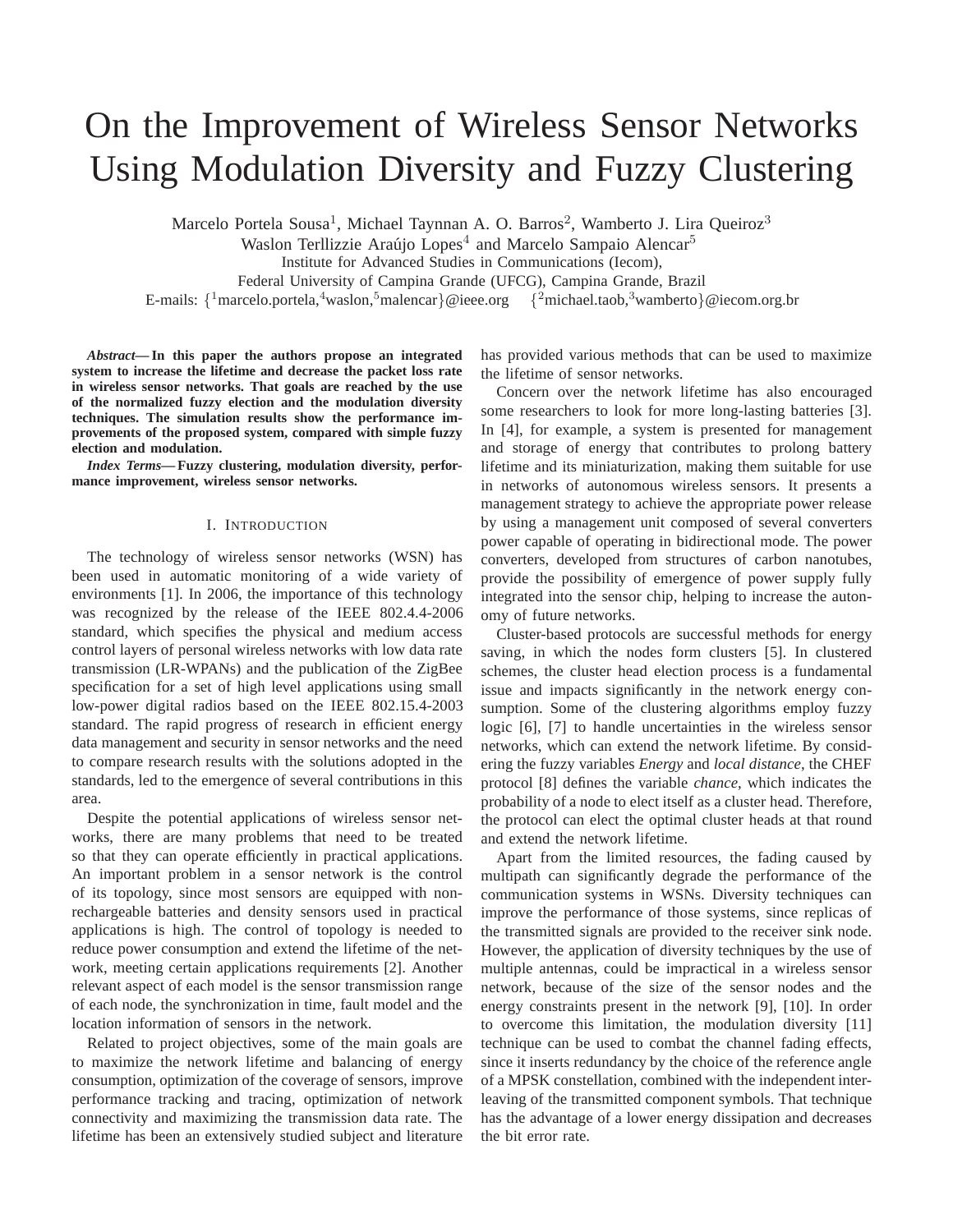In this paper, the authors propose an integrated system to increase the lifetime and decrease the packet loss rate in wireless sensor networks. That goals are reached by the use of the normalized fuzzy election and the modulation diversity techniques. The performance evaluation deals with the comparison between the proposed system and the original CHEF, at the clustering phase, and simple QPSK modulation at data transmission phase.

## II. FUZZY CLUSTERING WITH NORMALIZED CHEF

Fuzzy logic is a well suited approach for dealing with uncertainty of measurements performed in communication systems, which are affected by errors in precision and accuracy. In WSN applications, another important advantage in the use of fuzzy logic is that it typically requires few computational resources [12].

In fuzzy logic, decisions are based on *fuzzy inferences*. The fuzzy inference process operates on IF-THEN *propositions* or *production rules*, which are used to determine the value of output variables using approximate reasoning [7]. IF conditions are composed using predicates of the form "X is A", in which X is a linguistic variable (*e.g.,* SNR, energy, delay) and A is a linguistic term (*e.g.,* high, low, very low), and logical operators (AND, OR and NOT), while THEN statements are commonly basic predicates indicating the fuzzy output attribute.

In the CHEF protocol, the nodes calculate the value of the variable *chance* using fuzzy IF-THEN rules [8] and advertises a message for candidates denoted as *Candidate Message*, which contains the variable *chance*. It means that the sensor node is a candidate for the cluster head with the value of *chance*. Once a node advertises a *Candidate Message*, it waits *Candidate Message* from other nodes. If the *chance* of itself is bigger than every *chance* from other nodes, the sensor node advertises a cluster head message denoted as *CH Message* which means that the sensor node itself is elected as the cluster head. If a node which is not a cluster head receives the *CH Message*, the node selects the closest cluster head as its coordinator and sends a message to join that cluster, denoted as *Cluster Join Message*.

To calculate the value of *chance*, CHEF uses two fuzzy sets and fuzzy IF-THEN rules. The first fuzzy variable used to determine the *chance* is the energy remaining in the node. The second variable is *local distance*, that is the sum of distances between the candidate node and other nodes which are within a specific range [8].

*Energy* has more precedence than *local distance*, as shown in the fuzzy IF-THEN rules represented in Table I. The bigger *chance* means that the node has more probability to be a cluster head. For example, in Rule 3 the node has low energy and the sum of distances between the candidate node and other nodes is a low value (the other nodes are close). Then, the chance to be elected as a cluster head is Rather Low. On the other hand, in Rule 7 the node has high energy and *local distance* is a large value (the other nodes are less concentrated). Then, the chance to be elected as a cluster head is Rather High. This is because that *Energy* is more important than the *local distance*. The

| <b>TABLE I</b>                 |
|--------------------------------|
| <b>FUZZY IF-THEN RULES [8]</b> |

| Rule                     | $\overline{\text{IF}}$ |                       | THEN          |
|--------------------------|------------------------|-----------------------|---------------|
|                          | <b>Energy</b>          | <b>Local Distance</b> | <b>Chance</b> |
|                          | Low                    | Far                   | Very Low      |
| 2                        | Low                    | Medium                | Low           |
| $\mathcal{R}$            | Low                    | Close                 | Rather Low    |
| $\overline{4}$           | Medium                 | Far                   | Medium Low    |
| $\overline{\phantom{1}}$ | Medium                 | Medium                | Medium        |
| 6                        | Medium                 | Close                 | Medium High   |
| 7                        | High                   | Far                   | Rather High   |
| 8                        | High                   | Medium                | High          |
| Q                        | High                   | Close                 | Very High     |

fuzzy variable *chance* is defuzzified (transformed to a crisp number) by the use of the Center of Area (CoA) method. The mathematical expression for CoA and the membership functions utilized for the fuzzy variables can be found in [8].

For the cluster head election, the proposed system improves the CHEF protocol, by the normalization of *local distance*. In original CHEF, if there are few nodes within a specific radius of transmission, the sum of distances between the candidate node and other nodes can be small. In this case, one may infer, erroneously, that the energy consumption of nodes is lower than in the case in which the nodes, in a higher number, are located closer to the candidate node. The proposed scheme overcomes this drawback, with the normalization of that sum by means of division of *local distance* by the number of nodes that are within the specific radius of transmission.

#### III. MODULATION DIVERSITY

Modulation diversity is a technique used to combat the channel fading effects, since it inserts redundancy by the choice of the reference angle of a MPSK constellation, combined with the independent interleaving of the transmitted component symbols. That technique has the advantage of a lower energy dissipation and decreases the bit error rate.

If an original QPSK constellation is rotated by a certain angle, a kind of redundancy between the two quadrature channels is introduced and the system can take advantage of the derived diversity. Then, after the aggregation phase, the elected cluster head of each cluster rotates the constellation by an angle  $\theta$ :

$$
s(t) = A \sum_{n=-\infty}^{+\infty} x_n p(t - nT_s) \cos(2\pi f_c t),
$$
  
+ 
$$
A \sum_{n=-\infty}^{+\infty} y_n p(t - nT_s) \sin(2\pi f_c t),
$$
 (1)

in which

$$
x_n = a_n \cos \theta - b_n \sin \theta,
$$
  

$$
y_n = b_n \sin \theta + b_n \cos \theta.
$$

The constant phase  $\theta$  is selected in such a way that the squared Euclidean distance between QPSK signal constellations is maximized for both components, inphase and quadrature [13].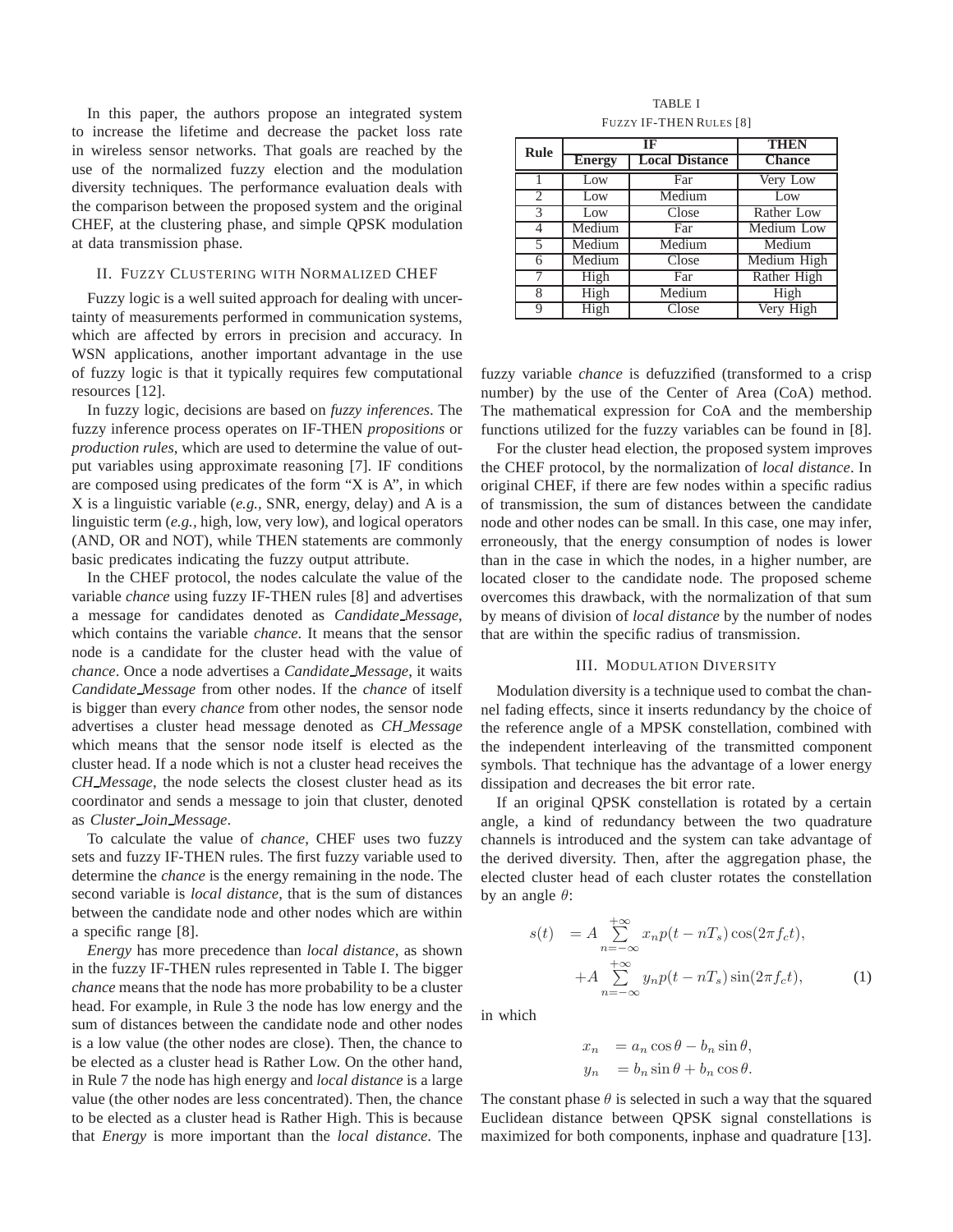Quadrature components are generated and each component is independently interleaved. The signal interleavers are chosen such that after deinterleaving, the two components will be independent. The two components are then upconverted to the carrier frequency and added. The transmitted signal from the elected cluster-head is

$$
s_s(t) = A \sum_{n=-\infty}^{+\infty} x_n p(t - nT_s) \cos(2\pi f_c t)
$$
 (2)

$$
+A\sum_{n=-\infty}^{+\infty}y_{n-k}p(t-nT_s)\sin(2\pi f_c t),\qquad(3)
$$

in which  $k$  is an integer representing the time delay in number of symbols introduced by interleaving between the  $I$  and  $Q$ components.

Figure 1 presents the bit error rate comparison between transmissions using simple QPSK, and QPSK with modulation diversity, for a rotation angle  $\theta = 27^\circ$ .



Fig. 1. Bit error rate for the modulation diversity scheme.

#### *A. The Channel Model and the Decoding System*

Consider a communication channel with frequency nonselective slowly fading with a multiplicative factor representing the effect of fading and an additive term representing the AWGN channel. The received signal in the sink node is

$$
r(t) = \alpha(t)s(t) + n(t),
$$
\n(4)

in which  $\alpha(t)$  is modeled as zero-mean complex Gaussian process. At the sink node,  $r(t)$  is first downconverted to baseband. The obtained signal (equivalent lowpass) in one signaling interval, at the sink node is

$$
r_l(t) = \alpha_n e^{-j} \phi_n s_l(t) + z(t), \quad nT_s \le t \le (n+1)T_s, \tag{5}
$$

in which  $z(t)$  represents the complex white Gaussian noise,  $\alpha_n$ is the fading amplitude (considered constant over one symbol interval),  $\phi_n$  is the phase shift due to the fading channel, and  $s_l(t)$  corresponds to the equivalent low pass of the transmitted signal  $s(t)$  [13]. With the phase shift estimation of the received signal and after the demodulation, the received vector is given by

$$
\tilde{\mathbf{r}}_n = \alpha_n \mathbf{s}_n + \mathbf{z}_n,\tag{6}
$$

in which  $s_n$  is the vector representation of the transmitted signal at time  $nT_s$ 

$$
\mathbf{s}_n = x_n + jy_{n-k} \tag{7}
$$

and the elements of the complex vector  $z_n$  are independent identically distributed Gaussian random variables with zero mean and variance  $N_0/2$ .

The decoded vector at the sink node, after the deinterleaving process, is

$$
\mathbf{r}_n = \alpha_n x_n + \text{Re}\{\mathbf{z_n}\} + j[\alpha_{n+k} y_n + \text{Im}\{\mathbf{z_n}\}] \qquad (8)
$$

which is then processed using symbol-by-symbol detection. The optimum demodulator, at the sink node, computes the squared Euclidean distance between the received vector and each of the four signal vectors of the QPSK scheme and then decides in favor of the one closest to  $r_n$  [11].

#### IV. SIMULATION RESULTS

The simulated sensor network is composed of 100 nodes. The nodes are deployed randomly on an area of  $50 \times 50$  meters. The sink node is located at the coordinates  $x = 25$  and  $y =$ 150 meters. It is assumed that each node has an initial energy of 3 mJ. The dissipation radio model used for the simulations was proposed in [14]. The radio dissipates  $\epsilon_{\text{elec}} = 50$  nJ/bit to run the transmitter or receiver circuitry and  $\epsilon_{\text{fs}} = 10 \text{ pJ/bit/m}^2$ , or  $\epsilon_{mp} = 0.0013 \text{ pJ/bit/m}^4$  for the transmitting amplifier to achieve an acceptable  $\frac{E_b}{N_0}$ . Consider  $d_0$  as a specific threshold distance, given by

$$
d_0 = \sqrt{\frac{\epsilon_{\text{fs}}}{\epsilon_{\text{mp}}}}.\tag{9}
$$

Thus, to transmit a  $\kappa$ -bit message at a distance d using the radio model, the radio spends

$$
E_{Tx}(\kappa, d) = \begin{cases} \kappa \cdot (\epsilon_{\text{elec}} + \epsilon_{\text{fs}} \cdot d^2), & \text{if } d \le d_0 \\ \kappa \cdot (\epsilon_{\text{elec}} + \epsilon_{\text{mp}} \cdot d^4), & \text{if } d > d_0 \end{cases} \tag{10}
$$

and to receive this message, the radio spends:

$$
E_{Rx}(\kappa) = \epsilon_{\text{elec}} \cdot \kappa. \tag{11}
$$

The proposed protocol integrates the advantages of the normalized CHEF and of the modulation diversity scheme, with the goals of reduce and fairly distribute the overall energy consumption in the network and enhance the quality of transmissions. A comparison between the proposed system and the original CHEF (with simple QPSK) is utilized in the performance evaluation. Both systems use a truncated ARQ scheme and a CRC with  $C = 16$  bits is assumed with a cyclic generator polynomial of  $G_{\text{CRC16}}(D) = D^{16} + D^{12} + D^5 + 1$ . The maximum number of retransmissions in the simulations is  $N_r^{\text{max}} = 4$  and all algorithms were implemented using Matlab 7.

Four different propagation environments were used for the simulations, according to the random SNR distribution range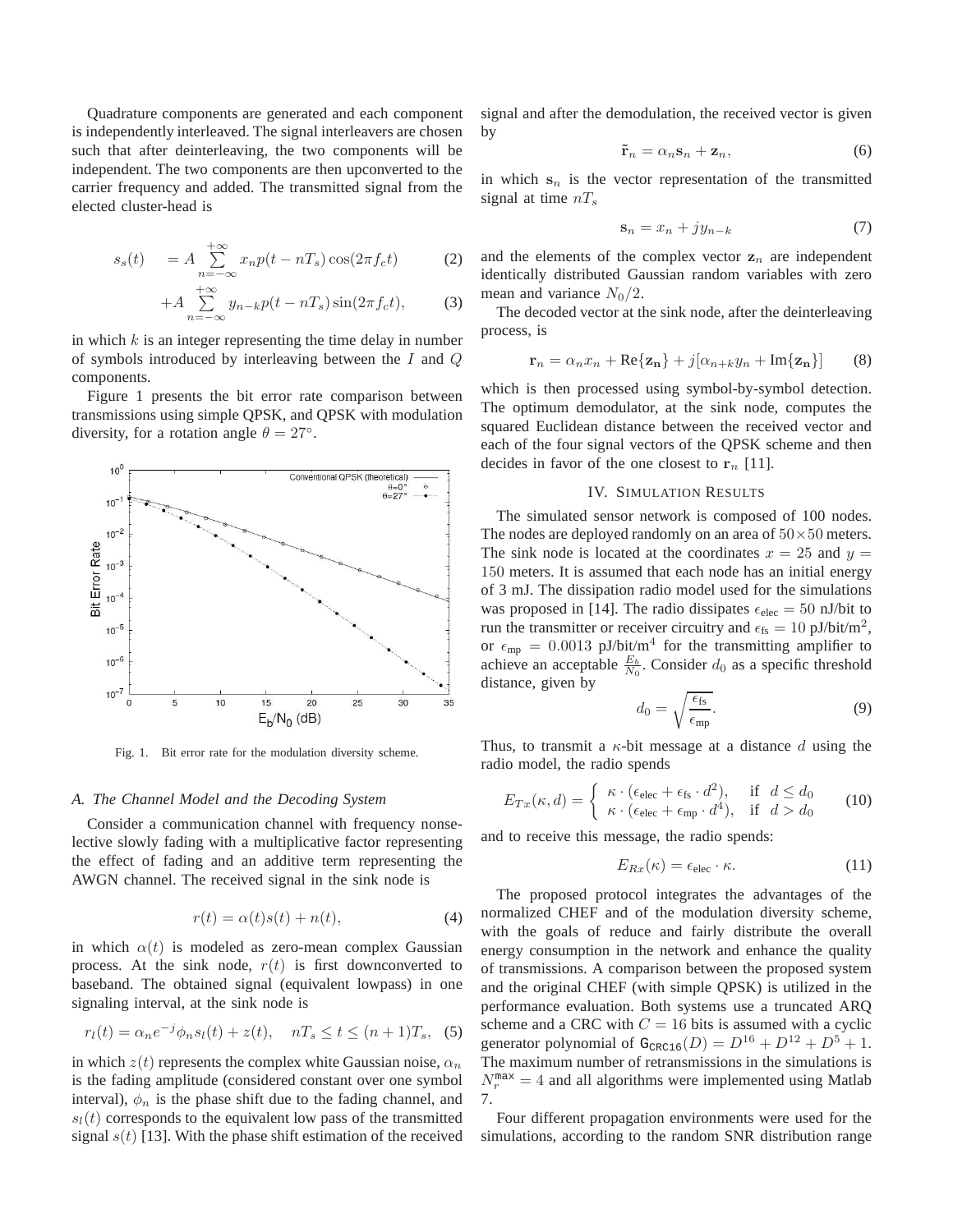of the propagation paths. After the random choose of the propagation scenario by the network simulation, a random SNR value, within a range that depends on the propagation scenario, is specified to each cluster head. The first scenario comprehends the following SNR range: [4 8 12 16 20] dB. These values are attributed randomly to each path between the respective cluster head and the sink node, in each round. The other SNR range scenarios, are shown in Table II. It is expected that the best performances can be reached as long as the last scenarios become the transmission option adopted for the simulation, because it is more probable the choose of higher SNR values and so, they have better propagation conditions than the first.

TABLE II SNR RANGE SCENARIOS.

| Scenario | SNR range (dB)     |  |  |
|----------|--------------------|--|--|
| One      | [4 8 12 16 20]     |  |  |
| Two      | 10 15 20 25<br>L5. |  |  |
| Three    | [6 12 18 24 30]    |  |  |
| Four     | 14 21 28 35]       |  |  |

The simulated sensor network is illustrated in Figure 2. The five cluster heads are represented by circles and aggregate the sensed information of the other sensors, in the respective clusters. That aggregation process is illustrated in Figure 3. The figures show that by the use of normalized CHEF as election technique, the cluster heads are well positioned, which contributes in saving overall energy. The extension of lifetime can be verified in Tables III and IV, in which, for all the propagation scenarios, the proposed scheme overcomes the original CHEF protocol, for the first dead node as much as for the last dead node evaluation. The election of the most prepared nodes to cluster heads and the avoiding of excessive retransmissions, by the efficient use of modulation diversity for correct delivering the packets, are the main reasons of that performance superiority.

TABLE III AMOUNT OF ROUNDS FOR THE FIRST DEAD NODE.

| Scenario            | Rounds for the<br>first dead node |                 |  |
|---------------------|-----------------------------------|-----------------|--|
|                     | <b>CHEF</b>                       | Proposed scheme |  |
| One                 | 35                                |                 |  |
| Two                 | 18                                | 56              |  |
| Three               | 59                                |                 |  |
| $_{\rm F\alpha nr}$ |                                   |                 |  |

Figures 4 and 5 present the performance evaluation related to the energy-balancing, for the round operation of number 50, in scenario four. The proposed scheme shows a distribution of residual energy more uniform than the CHEF protocol. Besides the energy-balancing evaluation, the level of node energy presented in the figures, reinforce the superiority of the proposed scheme in maximizing the network lifetime, since light colors indicate more residual energy.

TABLE IV AMOUNT OF ROUNDS FOR THE LAST DEAD NODE.

| Scenario | Rounds for the<br>last dead node |     |  |
|----------|----------------------------------|-----|--|
|          | <b>CHEF</b><br>Proposed scheme   |     |  |
| One      |                                  | 111 |  |
| Two      | 114                              | 134 |  |
| Three    | 128                              | 153 |  |
| Four     |                                  | 72  |  |



Fig. 2. Five cluster heads (represented in circles) elected by the normalized CHEF algorithm.



Fig. 3. The aggregation process, which reduces the required amount of information to be transmitted to the sink node.

The overall packet loss rate (PLR) of the sensor network is given by

$$
PLR = \frac{Number of lost packets}{Number of generated packets}
$$
 (12)

and it is evaluated in Table V, as a function of the four propagation conditions. As expected, the packet loss rate decreases as the the channel quality becomes better. For all the scenarios, the proposed scheme presents better performance. The average packet loss rate for the former system is equal